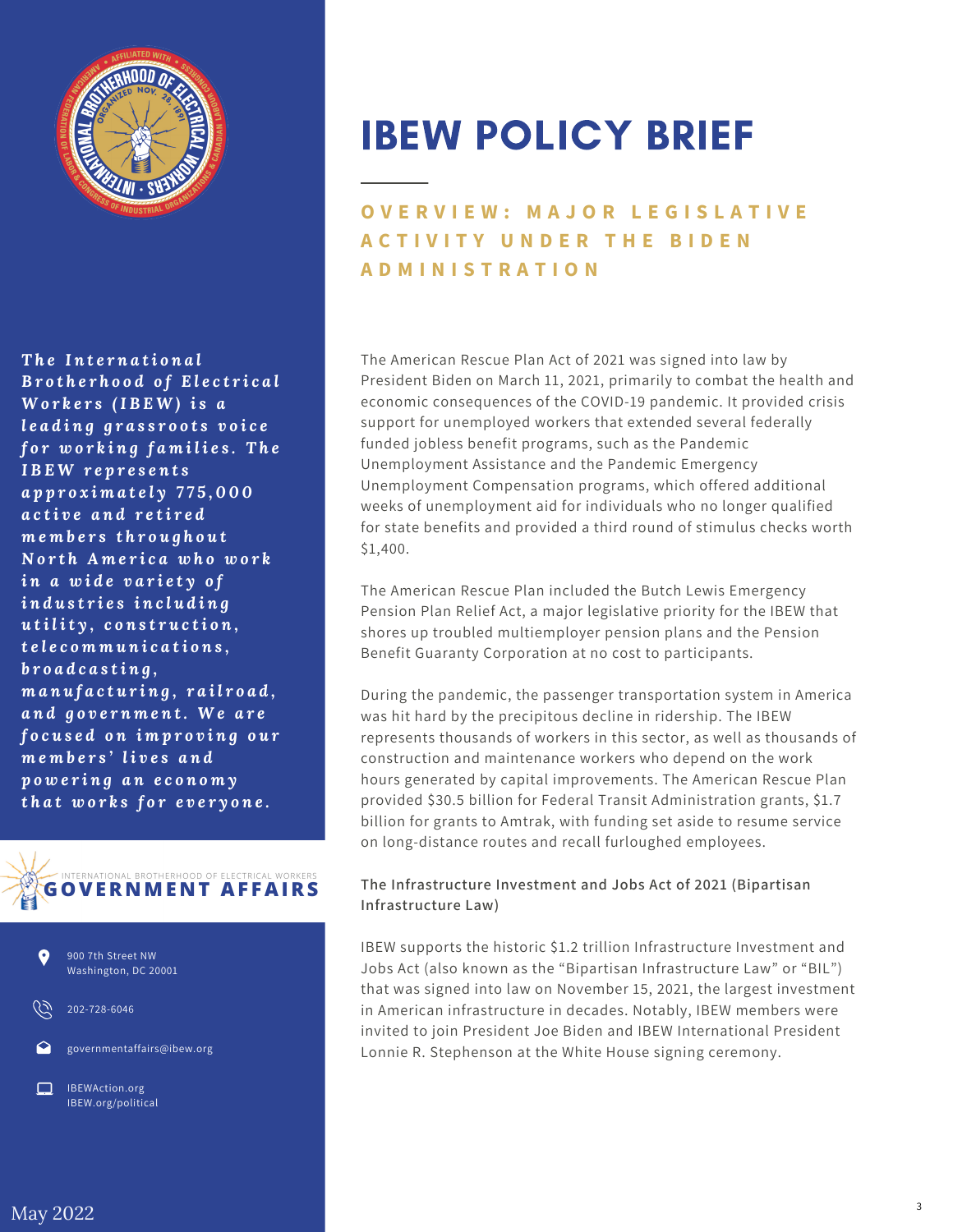## **IBEW GOVERNMENT AFFAIRS POLICY BRIEF**

The BIL is President Biden's landmark legislative achievement. IBEW members and the Government Affairs Department urged members of Congress for years to pass an infrastructure package. Finally, with its passage the law provides substantial funding to modernize nearly every aspect of our nation's infrastructure.

About half of the BIL's spending reauthorizes existing programs, while the other half represents spending on new programs. More than half of its investments will improve and modernize transportation infrastructure, with \$284 billion going directly toward infrastructure reserves for highways, roads and bridges, highway safety, ports and waterways, airports, rail, transit, and electric vehicle charging infrastructure. The law also invests \$266 billion in other infrastructure sectors, including water, broadband, energy and power, environmental remediation, and climate resiliency projects.

#### **Bipartisan Infrastructure Law Resources**



The Bipartisan Infrastructure Law Guidebook [https://www.whitehouse.gov/wp-content/uploads/2022/01/BUILDING-A-BETTER-AMERICA\\_FINAL.pdf](https://www.whitehouse.gov/wp-content/uploads/2022/01/BUILDING-A-BETTER-AMERICA_FINAL.pdf)

4



The Bipartisan Infrastructure Law Database [https://www.whitehouse.gov/wp-content/uploads/2022/01/GuideBookDataset\\_FINAL.xlsx](https://www.whitehouse.gov/wp-content/uploads/2022/01/BUILDING-A-BETTER-AMERICA_FINAL.pdf)



NABTU Bipartisan Infrastructure Spreadsheet (Fill out the form for access) <https://app.smartsheet.com/b/form/68f9c4d0a7f643898a983985081d43b6>